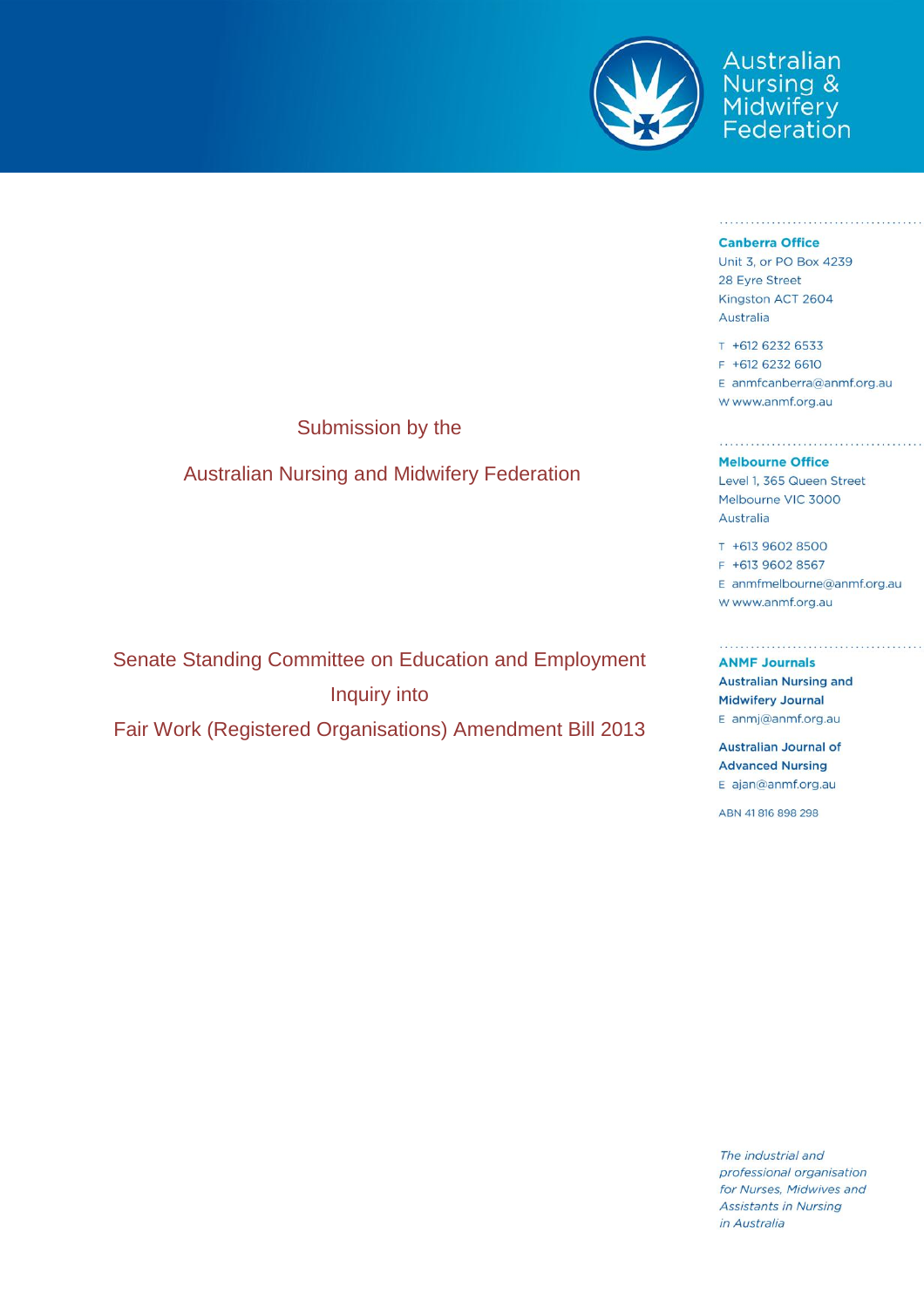

2.

### **Introduction**

The Australian Nursing and Midwifery Federation (ANMF) thank the Senate Standing Committee on Education and Employment (the Committee) for providing this opportunity to comment on the Fair Work (Registered Organisations) Bill 2013 (the Bill).

The ANMF is the national union for nurses, midwives and assistants in nursing with branches in each state and territory of Australia. The ANMF is also the largest professional nursing organisation in Australia. The ANMF's core business is the industrial and professional representation of its members.

As members of the union, the ANMF represents over 240,000 registered nurses, midwives and assistants in nursing nationally. They are employed in a wide range of enterprises in urban, rural and remote locations, in the public, private and aged care sectors including nursing homes, hospitals, health services, schools, universities, the armed forces, statutory authorities, local government, and off-shore territories and industries.

We ask the Committee to read our submission in conjunction with that of our peak body, the Australian Council of Trade Unions.

We also wish to state at the outset that unfortunately without the benefit of a reasonable period of time in which to consider and comment on the Bill, the remarks we make in this submission will necessarily be general and brief.

### **General comments on the Bill**

The Senate should reject the Bill. It is unnecessary, poorly structured and excessive, particularly when the Parliament in 2012 enacted the Fair Work (Registered Organisations) Amendment Act 2012 that largely and adequately dealt with the same issues by introducing enhanced reporting and financial management standards.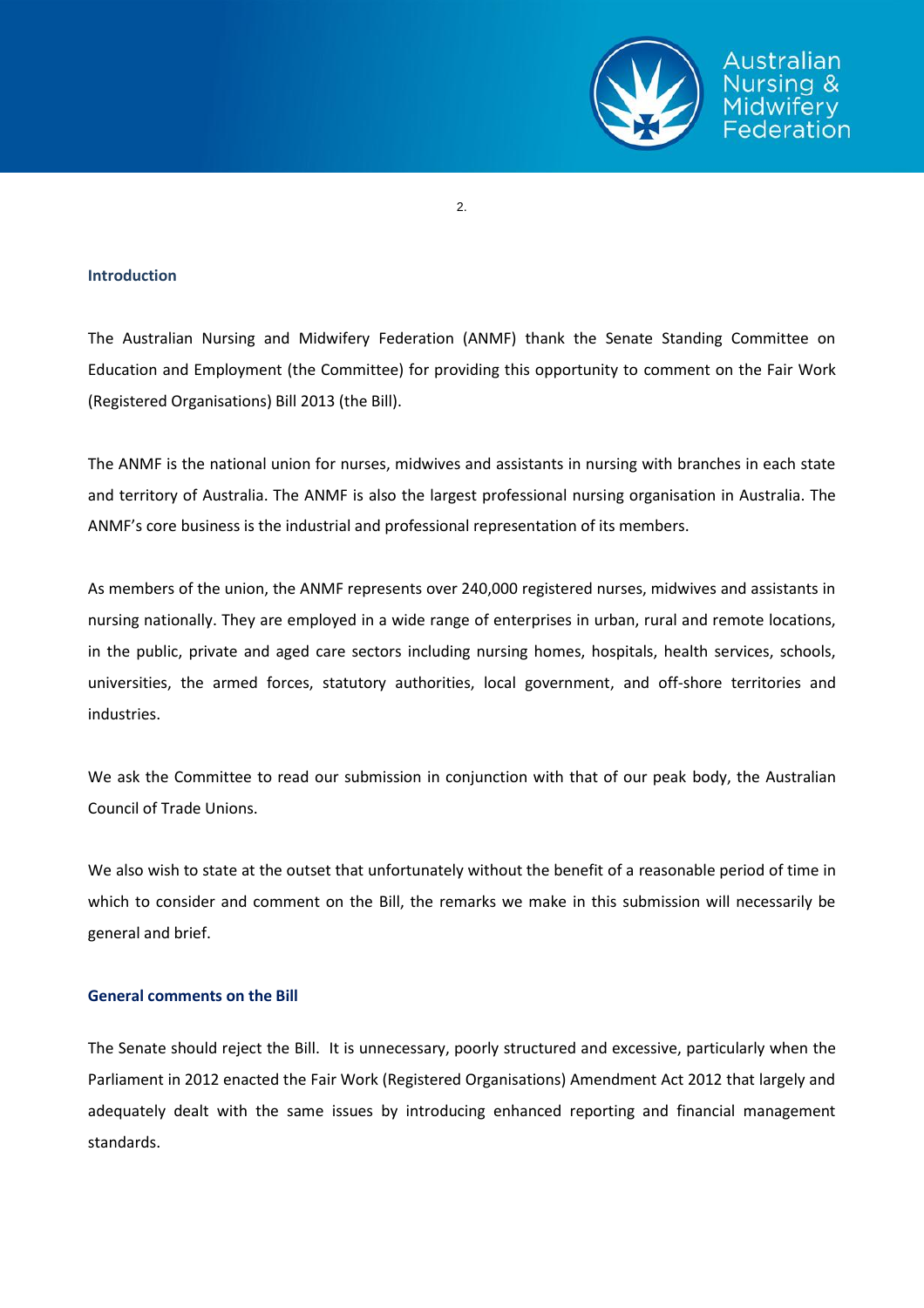

Australian ederation

3.

The ANMF questions the need to enact further laws in an attempt to ensure better governance of organisations registered pursuant to the Fair Work Act 2009. The government's public rhetoric of recent examples of alleged financial misconduct of registered organisations as justification of the need to make wholesale changes to the existing regulatory framework is spurious, mischievous and intended to paint unions in particular as organisations that require enhanced scrutiny.

Registered organisations are currently required to meet robust and detailed reporting requirements which are continuously monitored by an independent statutory body. It is the case that very few organisations fail to meet these requirements and are diligent in their reporting responsibilities and transparent in their dealings with members or constituents. The existing regulations are tough and include fiduciary style obligations and duty of care similar to those that apply to directors of corporations.

Despite this history of sound governance, the government now appears to be responding to calls from narrow sectional interests for increased reporting and accountability responsibilities in the absence of any real justification beyond the isolated events of one union.

And while ANMF supports clear and effective regulation of registered organisations the Fair Work (Registered Organisations) Bill 2013 appears to be little more than a vehicle for more prescription, regulation and procedural complexity, which is ironic given the current government's supposedly slavish commitment to a reduction in unnecessary regulation.

# **Specific comments on the Bill**

### **Schedule 1**

Schedule 1 of the Bill establishes the Registered Organisations Commissioner who will acquire a range of responsibilities which previously came within the responsibilities of the General Manager of the Fair Work Commission.

It is worth noting that not all of the all of the functions will be transferred as the General Manager will still retain some responsibility for administering of reporting units.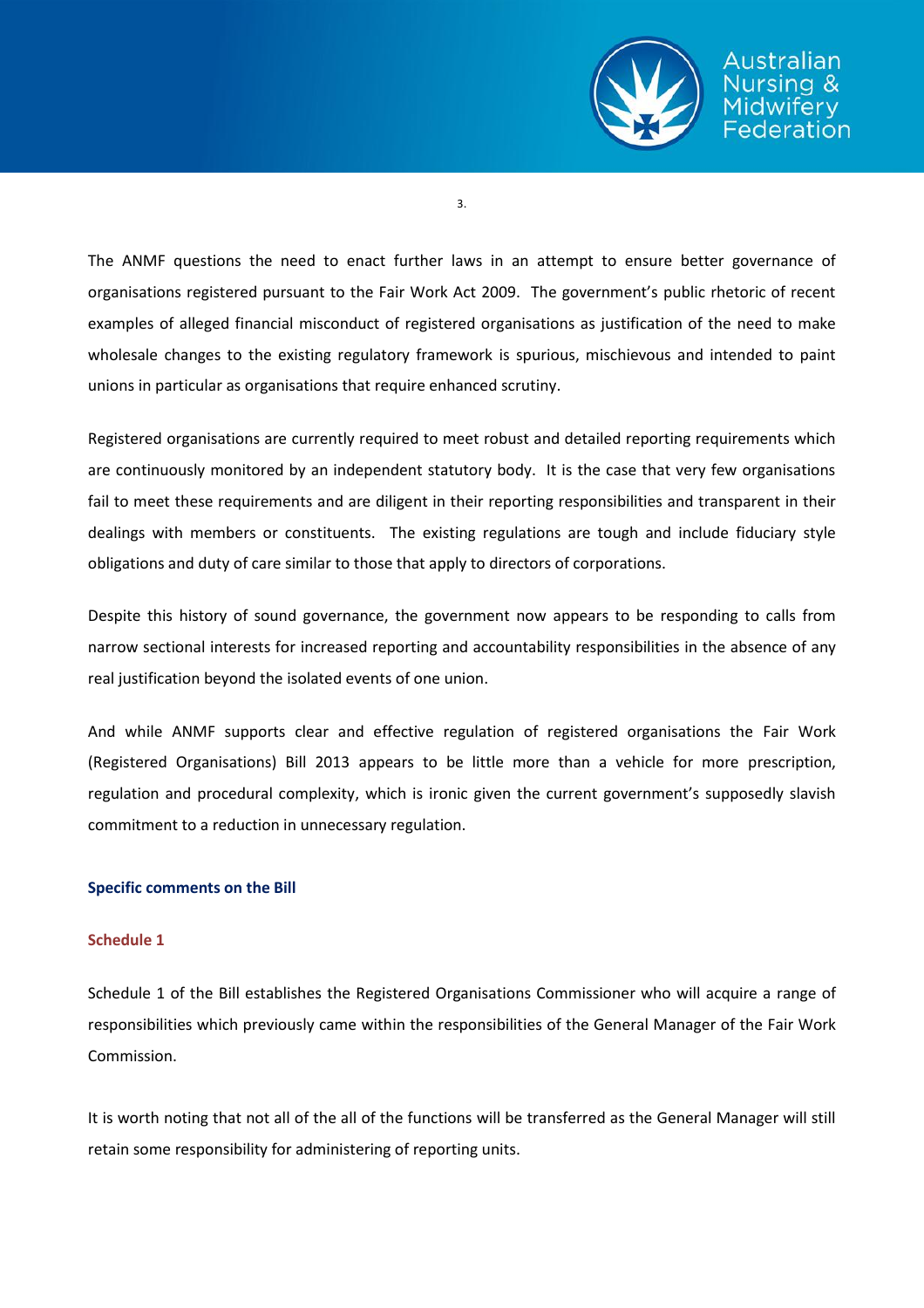

4.

The ANMF see no good reason to establish a second regulator. It appears to be an inefficient way to administer the Registered Organisations Act and will lead to uncertainty, increased regulation and an increased likelihood of breaches of reporting requirements

### **Schedule 1 Clause 329**

### *329FA Directions from the Minister*

- *(1) The Minister may, by legislative instrument, give written directions 6 to the Commissioner about the performance of the Commissioner's 7 functions. 8 Note: Section 42 (disallowance) and Part 6 (sun setting) of the Legislative 9 Instruments Act 2003 do not apply to the direction (see sections 44 10 and 54 of that Act). 11*
- *(2) The direction must be of a general nature only. 12*
- *(3) The Commissioner must comply with the direction. 13*

#### *329FB Minister may require reports*

- *(1) The Minister may, in writing, direct the Commissioner to give the 15 Minister specified reports relating to the Commissioner's 16 functions. 17*
- *(2) The Commissioner must comply with the direction. 18*
- *(3) The direction, or the report (if made in writing), is not a legislative 19 instrument.*

Given the repeated assurances by government of the independence of the Registered Organisations Commissioner, it is not clear why there is a need to include in the Bill sections 329FA and 329FB which provide the Minister with wide powers and control of the activities of the Commissioner. Given the antipathy shown by conservative governments to unions in Australia, the potential for political inference in the role and operations of this new agency is a significant concern to the ANMF.

### **Schedule 2 Item19**

*(iia) the keeping of minute books in which are recorded 13 proceedings and resolutions of meetings of committees 14 of management of the organisation and its branches; and*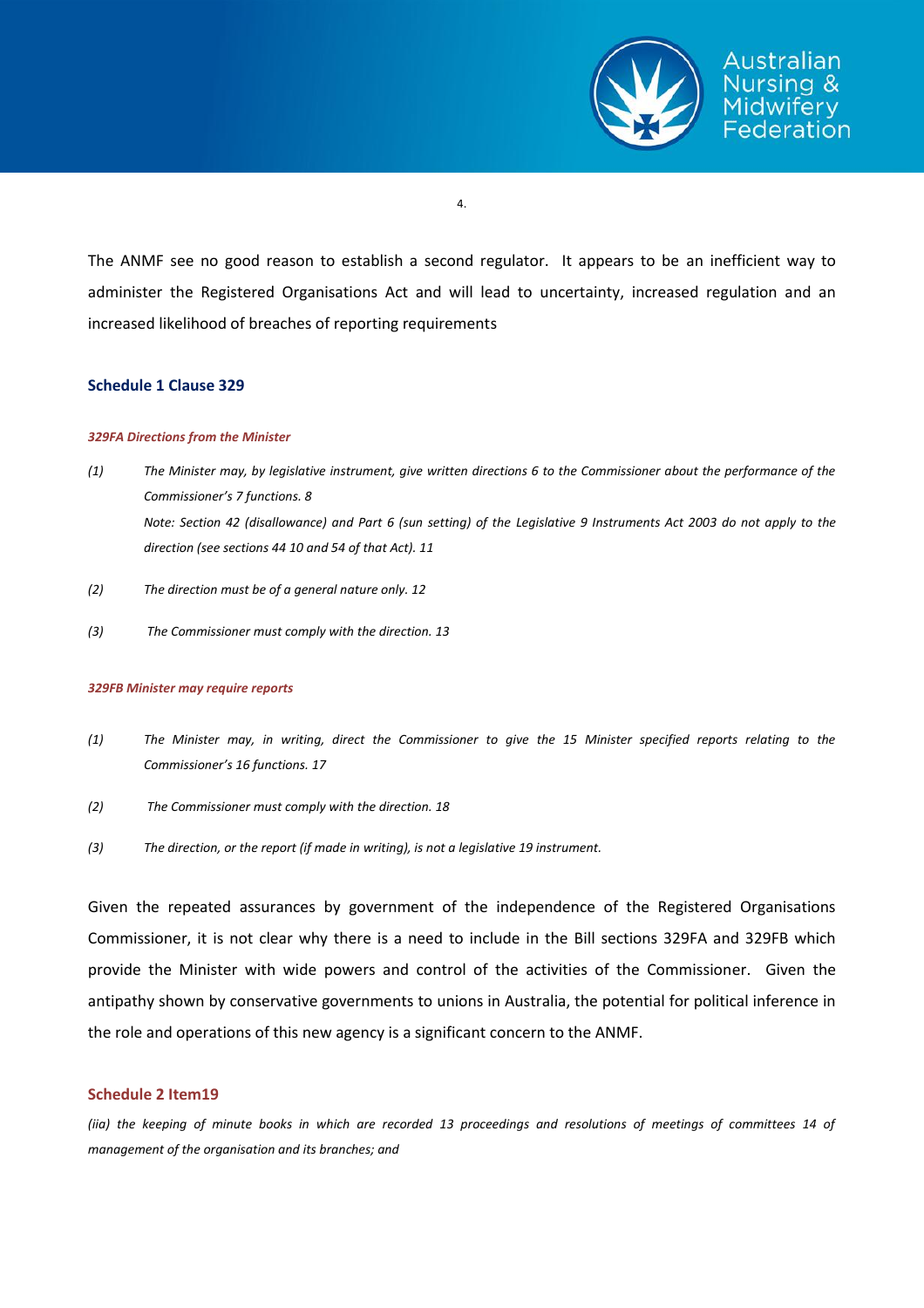

Australian ederation

5.

The requirement that registered organisations keep minutes of all meeting of committees of management is too onerous and not consistent with good organisational practice. While organisations do keep extensive records of their meetings, it is often the case that they deal with sensitive and confidential issues and do so under an agreement that such matters remain "in house" Examples of this are in dealing with an organisations employees, industrial strategy and commercial issues.

A blanket requirement to record minutes , and for such records to be made public , will only foster and encourage a lack of transparency as organisations respond to this requirement with more "off the record " discussions and more informality and , consequently reduced accountability when dealing with issues that are considered sensitive or confidential.

# **Schedule 2 Section 335**

The Bill proposes to substantially amend the ROA to provide the Registered Organisations Commissioner with broad powers to undertake investigations. While the ANMF supports the capacity of the Commissioner to undertake legitimate investigations, we are concerned by the disturbing trend to reduce the rights of citizens in these types of investigations.

The powers proposed under clause 335 in relation compelling a person to attend and co-operate in an investigation, the manner in which the person may be represented and powers in relation to documents are very substantial and potentially open to abuse.

The Registered Organisations Commissioner is neither a tribunal nor a court but it is another disturbing example of a government agency being provided with expanded powers at the expense of the citizen.

# **Increasing penalty units**

The proposal to substantially increase financial penalties (sometimes tenfold) is short-sighted and hairychested and can only be intended to present the government as a "tough cop on the beat"